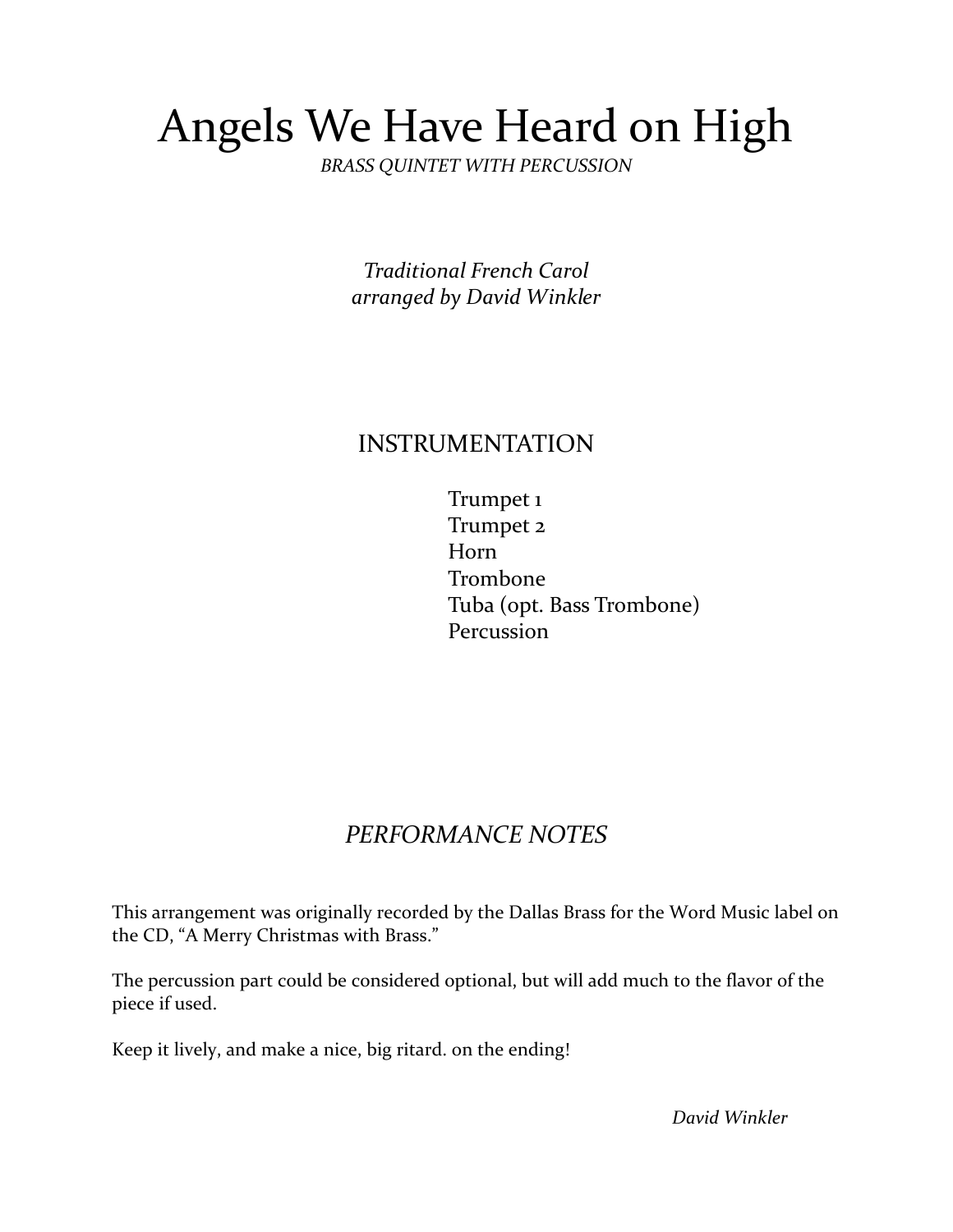## **Angels We Have Heard on High**

*BRASS QUINTET WITH PERCUSSION*

Traditional French Carol *arr. David Winkler*

**Lively, with energy**  $\overline{(-120)}$ 





© Copyright 1989 Word Music, LLC. All rights on behalf of Word Music, LLC, administered by WB Music Corp. All rights reserved. Used by permission. *This arrangement distributed by www.davidwinkler.com*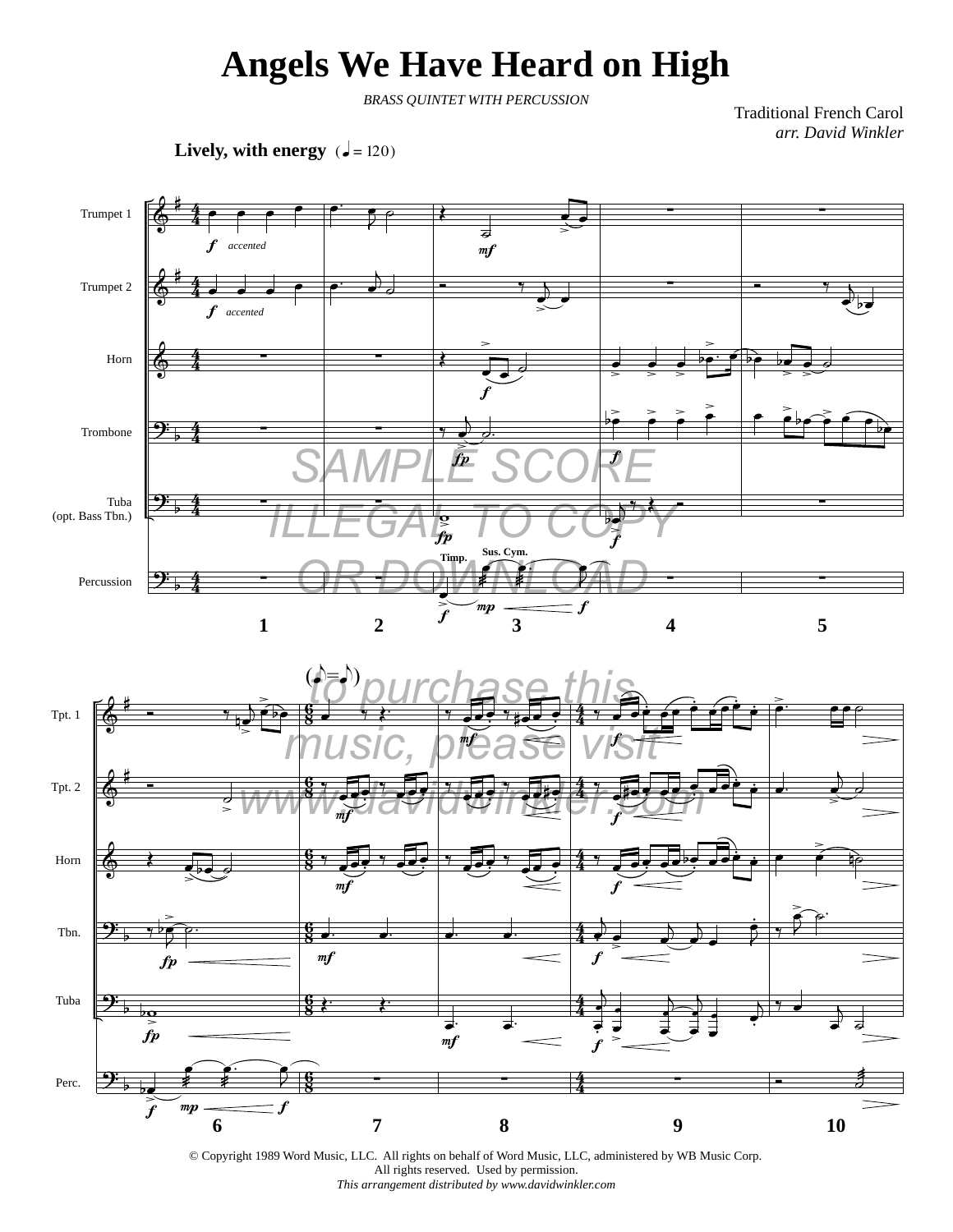#### Angels We Have Heard on High - 2



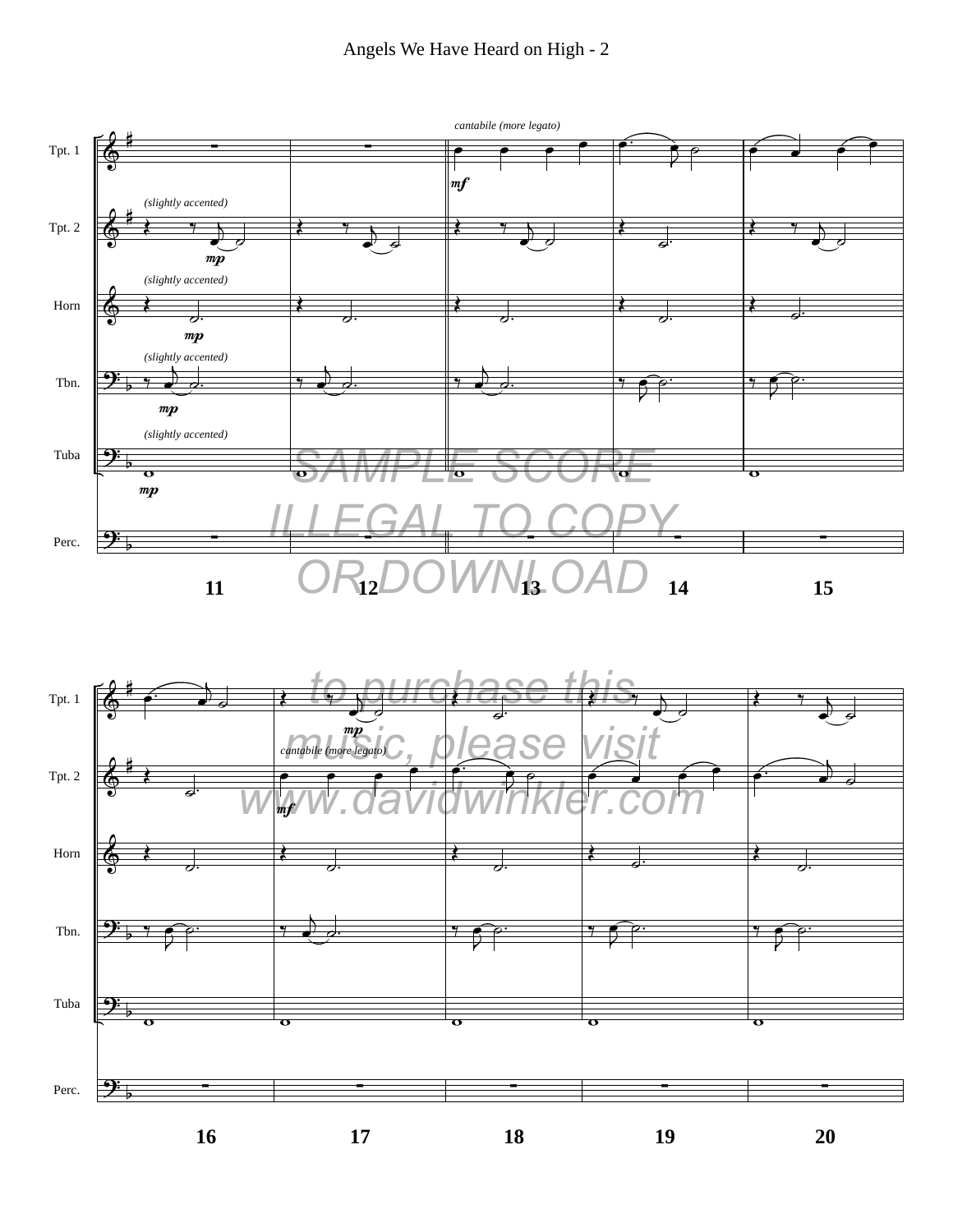

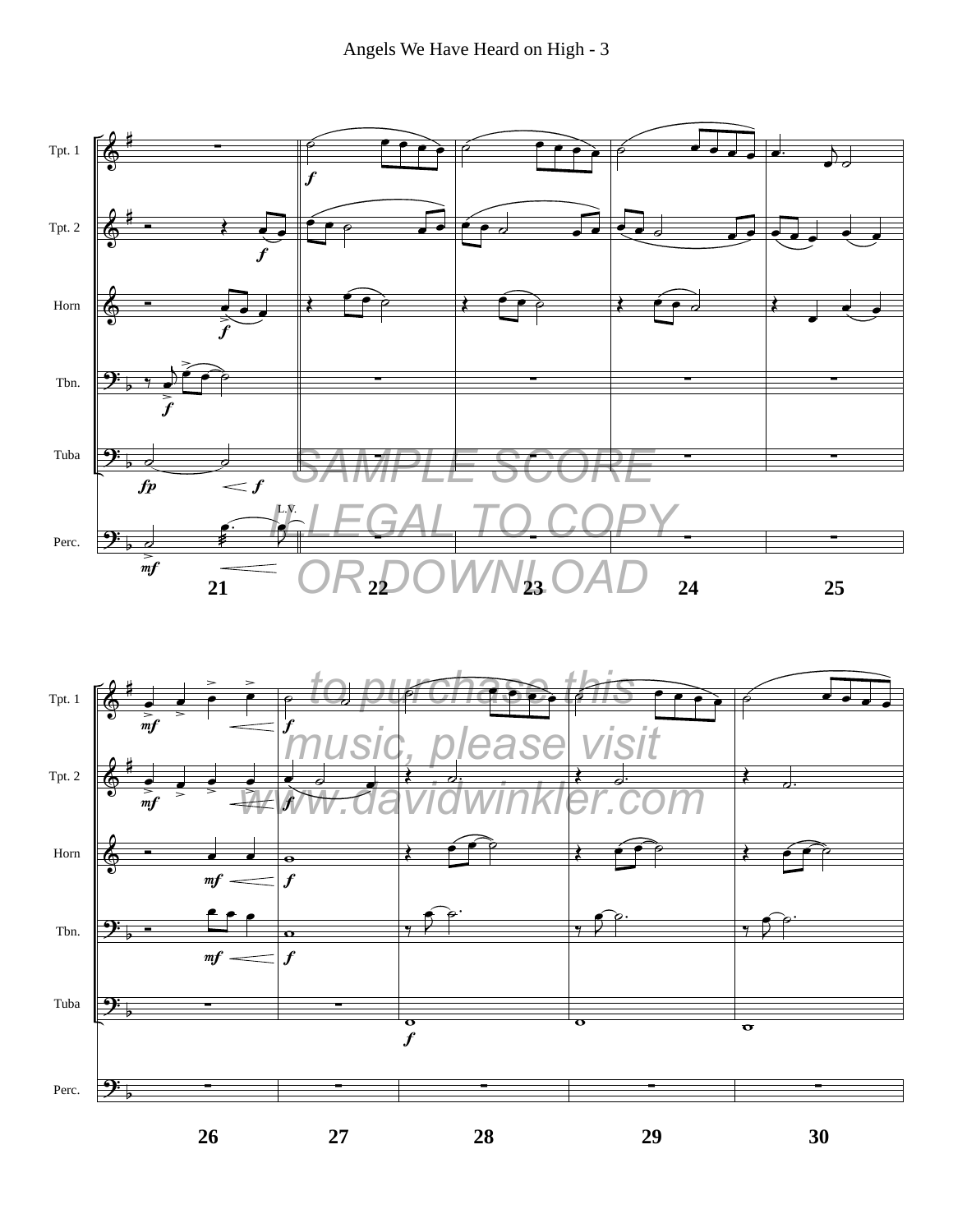

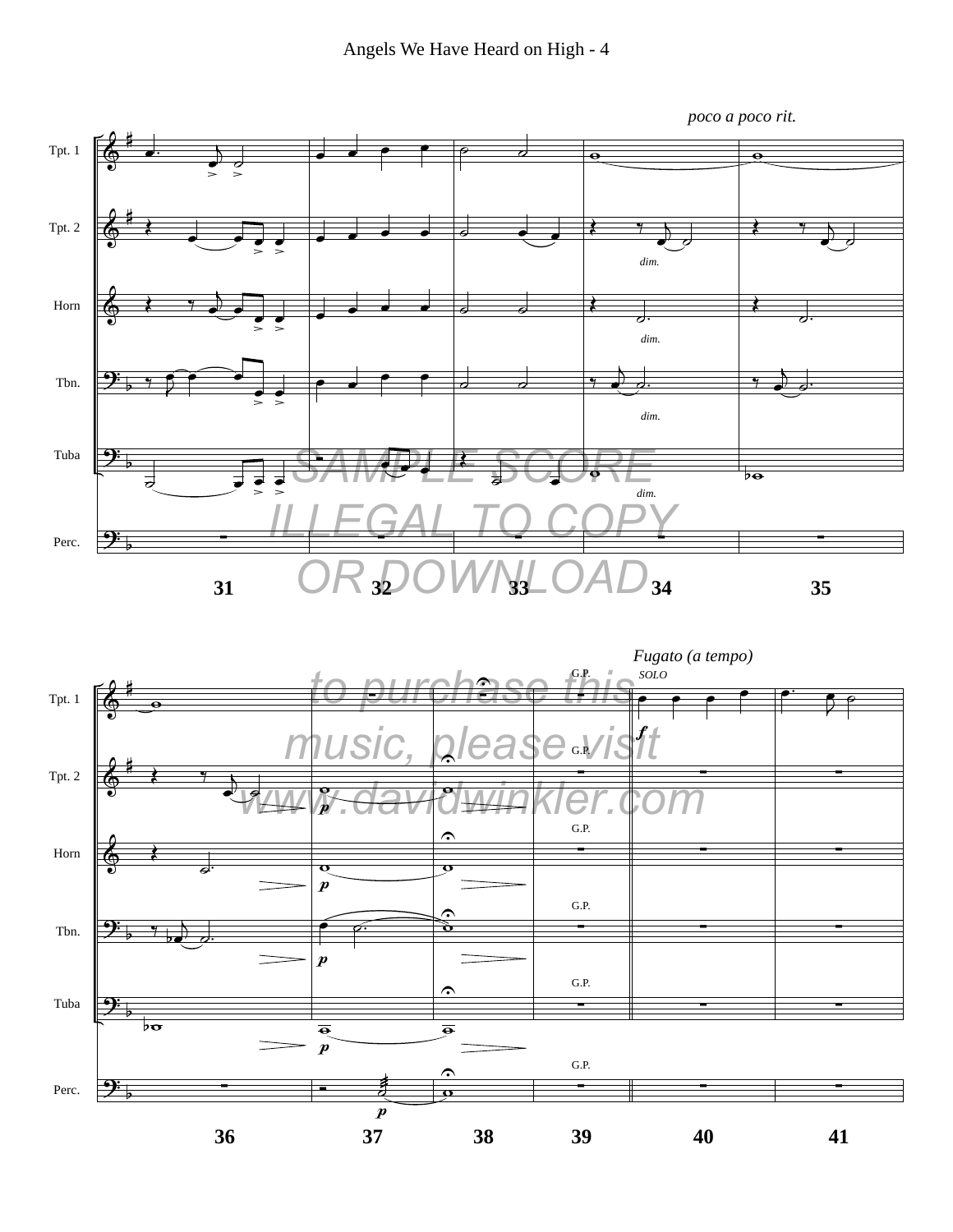

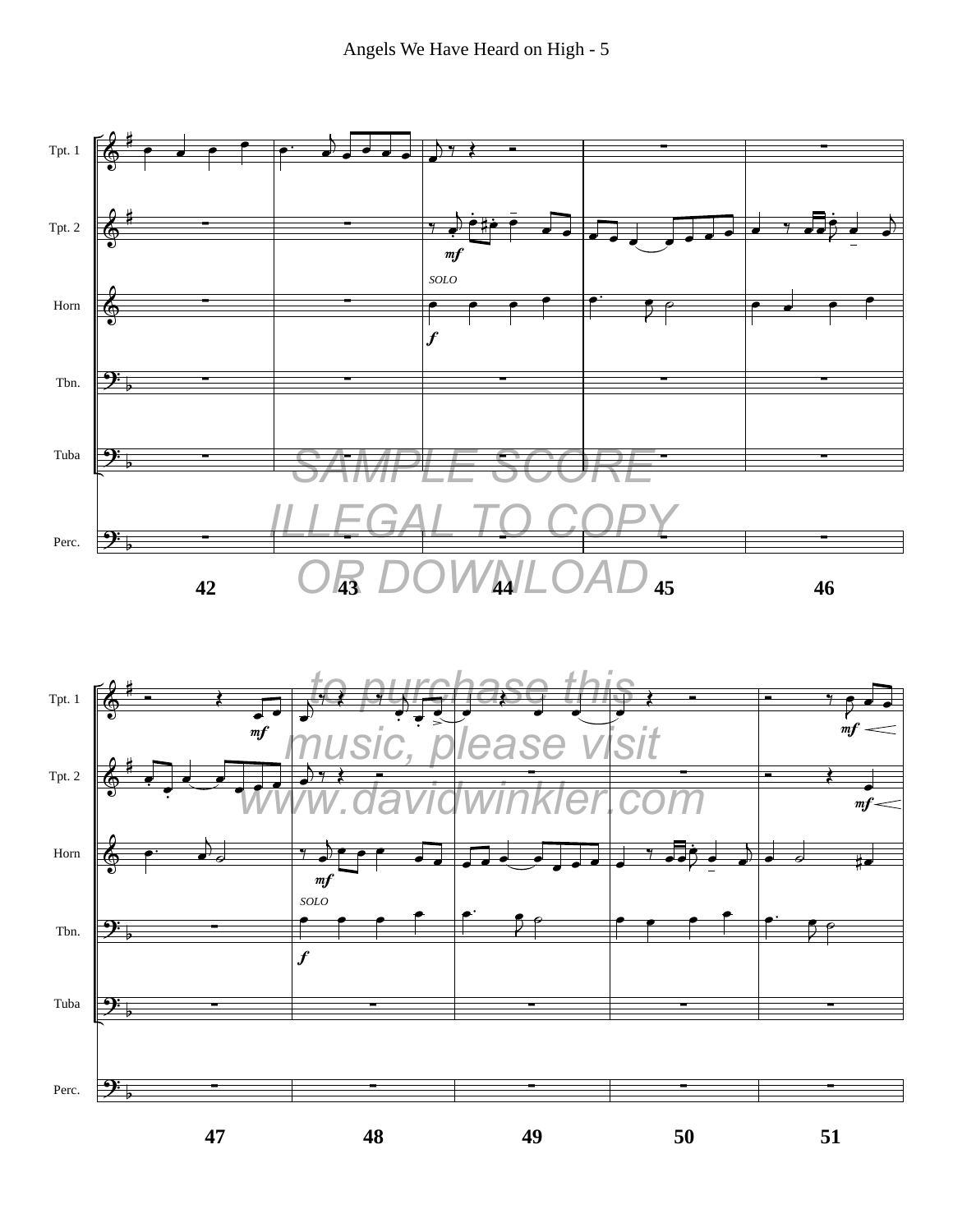